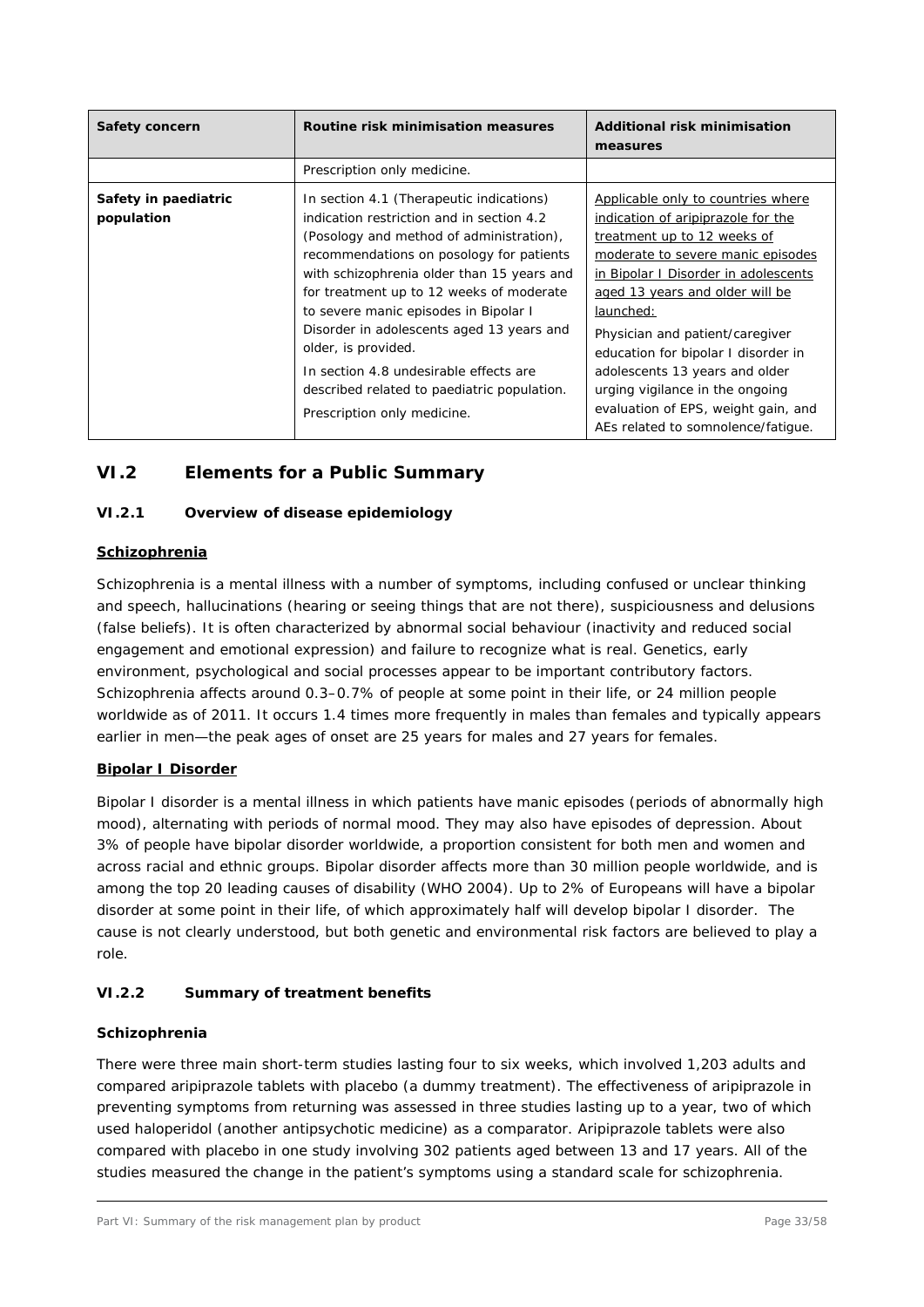When used to treat schizophrenia, aripiprazole was more effective than placebo in the short-term adult studies. In the long-term studies, aripiprazole was more effective than placebo, and as effective as haloperidol, after up to a year of treatment. Aripiprazole was also more effective than placebo over six weeks in the study of adolescents, and the effect of aripiprazole was maintained for at least six months in patients aged over 15 years.

# **Bipolar I disorder**

There were eight studies looking at aripiprazole taken by mouth in adults. Five of these compared aripiprazole with placebo over three weeks (total of 1,900 adults) two of which continued for further 9 weeks and used haloperidol and lithium (another antipsychotic medicine) as comparators. The sixth study compared aripiprazole with haloperidol over 12 weeks in 347 adults, and the seventh compared Aripiprazole with placebo in the prevention of recurrence in 160 adults whose manic symptoms had already been stabilised using aripiprazole. The eighth study looked at the effect of adding aripiprazole or placebo to existing treatment with lithium or valproate (antipsychotic medicine) in 384 adults. Aripiprazole was also compared with placebo in one study involving 296 children and adolescents.

The studies showed that aripiprazole was more effective than placebo at reducing manic symptoms in four of the five short-term studies in adults. Aripiprazole also had a similar effect to haloperidol and to lithium over three weeks. This effect was maintained for up to 12 weeks. Aripiprazole was also more effective than placebo at preventing manic episodes returning in previously treated adults for up to 74 weeks, and when it was used as an add-on to existing treatment. In the study in children and adolescents, aripiprazole was also more effective than placebo at reducing the manic symptoms of bipolar disorder.

# **VI.2.3 Unknowns relating to treatment benefits**

Not applicable.

#### **VI.2.4 Summary of safety concerns**

#### **Important identified risks**

| <b>Risk</b>                 | What is known                                  | Preventability                           |
|-----------------------------|------------------------------------------------|------------------------------------------|
| Involuntary, irregular      | In adult patients, uncontrollable twitching or | If you notice you are developing         |
| muscle movements,           | jerking movements, restlessness, and           | unusual movements, please tell your      |
| especially in the face,     | shaking may affect up to 1 in 10 people.       | doctor.                                  |
| uncontrollable twitching or | Adolescents aged 13 years and older            | Lowering the aripiprazole dose and       |
| jerking, uncontrolled       | experienced side effects that were similar in  | adding another drug (anticholinergic     |
| movements of the limbs,     | frequency and type to those in adults except   | drugs) may be necessary. If signs and    |
| restlessness                | that uncontrollable twitching or jerking       | symptoms appear in a patient treated     |
| (Extrapyramidal             | movements were very common (may affect         | with aripiprazole, dose reduction or     |
| symptoms [EPS],             | more than 1 in 10 people) and muscle           | discontinuation may be considered.       |
| including tardive           | twitching, uncontrolled movements of the       |                                          |
| dyskinesia)                 | limbs were common (may affect up to 1 in       |                                          |
|                             | 10 people).                                    |                                          |
| High fever, stiff muscles,  | Neuroleptic malignant syndrome (a              | Tell your doctor immediately if you      |
| confusion, sweating,        | combination of fever, muscle stiffness,        | suffer from muscle stiffness or          |
| changes in pulse, heart     | faster breathing, sweating, reduced            | inflexibility with high fever, sweating, |
| rate, and blood pressure    | consciousness and sudden changes in blood      | altered mental status, or very rapid or  |
| (Neuroleptic malignant      | pressure and heart rate) has been reported     | irregular heartbeat.                     |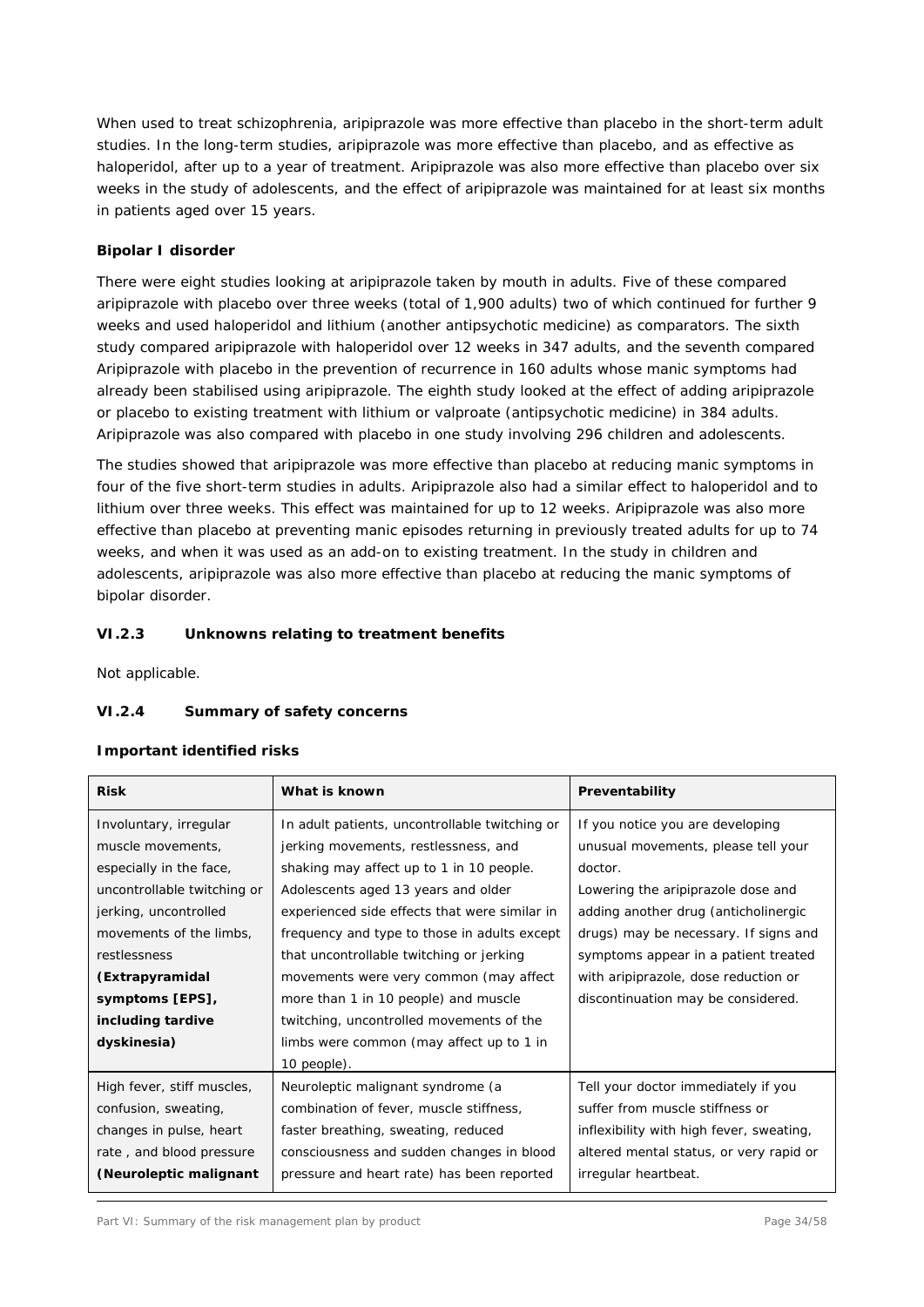| <b>Risk</b>     | What is known                                                                            | Preventability                                                                                                                                                                                                                                                                                                          |
|-----------------|------------------------------------------------------------------------------------------|-------------------------------------------------------------------------------------------------------------------------------------------------------------------------------------------------------------------------------------------------------------------------------------------------------------------------|
| syndrome [NMS]) | since the marketing of aripiprazole but the<br>frequency for them to occur is not known. | Monitoring for early symptoms must be.<br>concerned. If a patient develops signs<br>and symptoms indicative of NMS, or<br>presents with an unexplained high<br>fever without additional clinical<br>manifestations of NMS, all<br>antipsychotic medicinal products,<br>including aripiprazole, must be<br>discontinued. |

# **Important potential risks**

| <b>Risk</b>                                                                                                                    | What is known (Including reason why it is considered a potential risk)                                                                                                                                                                                                                                                                                                                                                                                                                                                                                                                                                                                                                                                                                                             |
|--------------------------------------------------------------------------------------------------------------------------------|------------------------------------------------------------------------------------------------------------------------------------------------------------------------------------------------------------------------------------------------------------------------------------------------------------------------------------------------------------------------------------------------------------------------------------------------------------------------------------------------------------------------------------------------------------------------------------------------------------------------------------------------------------------------------------------------------------------------------------------------------------------------------------|
| Seizures, fits<br>(Convulsions)                                                                                                | Seizures have been reported since the marketing of aripiprazole but the frequency for<br>them to occur is not known (frequency cannot be estimated from the available data).<br>In clinical trials, uncommon cases of seizure were reported during treatment with<br>aripiprazole. Therefore, aripiprazole should be used with caution in patients who have<br>a history of seizure disorder or have conditions associated with seizures.                                                                                                                                                                                                                                                                                                                                          |
| High blood sugar<br>(Hyperglycaemia/<br>diabetes)                                                                              | High blood sugar, onset or worsening of diabetes, ketoacidosis (ketones in the blood<br>and urine) or coma have been reported since the marketing of aripiprazole but the<br>frequency for them to occur is not known. Risk factors that may predispose patients to<br>severe complications include obesity and a family history of diabetes. Patients treated<br>with aripiprazole should be observed for signs and symptoms of hyperglycaemia (such<br>as excessive drinking, excessive or abnormally large production or passage of urine,<br>excessive hunger, and weakness), and patients with diabetes mellitus or with risk<br>factors for diabetes mellitus should be monitored regularly for worsening of glucose<br>control.                                             |
| Suicide-related events                                                                                                         | Thoughts of suicide, suicide attempt and suicides, as other behaviours related to it<br>have been reported by patients being treated with aripiprazole since the marketing of<br>the drug but the frequency for them to occur is not known (frequency cannot be<br>estimated from the available data). Depression has also been reported with use of<br>aripiprazole, it is uncommon side effect (may affect up to 1 in 100 people). The<br>occurrence of suicidal behaviour is inherent in psychotic illnesses and mood disorders,<br>and in some cases has been reported early after initiation or switch of antipsychotic<br>therapy, including treatment with aripiprazole. Tell your doctor immediately if you are<br>having any thoughts or feelings about hurting yourself. |
| Light-headedness or<br>fainting when rising too<br>quickly from a sitting or<br>lying position<br>(Orthostatic<br>hypotension) | Light-headedness may affect up to 1 in 10 people and some people may feel dizzy,<br>especially when getting up from a lying or sitting position (may affect up to 1 in 100<br>people). Antipsychotic drugs, including aripiprazole, may increase the effect of<br>medicines used to lower the blood pressure. Be sure to tell your doctor if you take a<br>medicine to keep your blood pressure under control.<br>In adolescents aged 13 years and older feeling dizzy, especially when getting up from<br>a lying or sitting position, was common (may affect up to 1 in 10 people).                                                                                                                                                                                              |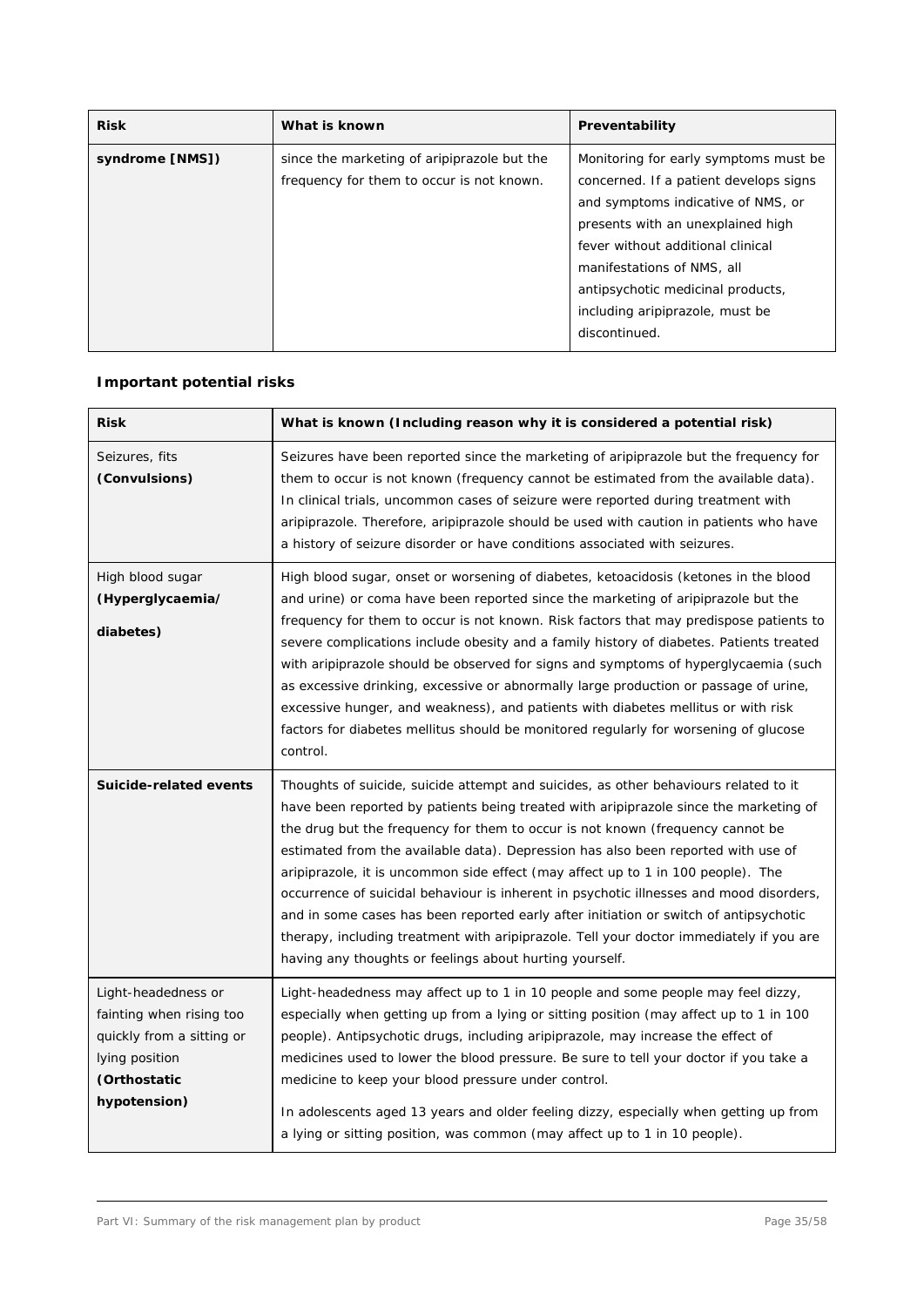| What is known (Including reason why it is considered a potential risk)                     |
|--------------------------------------------------------------------------------------------|
| Undesirable alterations in lipids have been observed in patients treated with atypical     |
| antipsychotics. However, in a pooled analysis on lipid parameters from placebo-            |
| controlled clinical trials in adults, aripiprazole has not been shown to induce clinically |
| relevant alterations in levels of total cholesterol, triglycerides, HDL, and LDL.          |
|                                                                                            |

# **Missing information**

| <b>Risk</b>                          | What is known                                                                                                                                                                                                                                                                                                                                                                                                                                                                                                                                                                                                                                                                                                                                                                                                                |
|--------------------------------------|------------------------------------------------------------------------------------------------------------------------------------------------------------------------------------------------------------------------------------------------------------------------------------------------------------------------------------------------------------------------------------------------------------------------------------------------------------------------------------------------------------------------------------------------------------------------------------------------------------------------------------------------------------------------------------------------------------------------------------------------------------------------------------------------------------------------------|
| Safety in pregnancy<br>and lactation | There are no adequate and well-controlled trials of aripiprazole in pregnant women.<br>Birth defects in new-born babies have been reported; however, causal relationship<br>with aripiprazole could not be established.<br>You should not take aripiprazole if you are pregnant unless you have discussed this<br>with your doctor. Be sure to tell your doctor immediately if you are pregnant, think<br>you may be pregnant, or if you are planning to become pregnant.<br>The following symptoms may occur in new-born babies, of mothers that have used<br>aripiprazole in the last trimester (last three months of their pregnancy): shaking,<br>muscle stiffness and/or weakness, sleepiness, agitation, breathing problems, and<br>difficulty in feeding. If your baby develops any of these symptoms you may need to |
|                                      | contact your doctor.                                                                                                                                                                                                                                                                                                                                                                                                                                                                                                                                                                                                                                                                                                                                                                                                         |
| Safety in children<br>(paediatrics)  | Aripiprazole is not for use in children and adolescents under 13 years.<br>Aripiprazole is indicated for the treatment of schizophrenia in adolescents 15 years<br>and older, and it is not recommended for use in patients with schizophrenia $<$ 15<br>years of age due to insufficient data on safety and efficacy. Aripiprazole is indicated for<br>the treatment of manic episodes in bipolar I disorder in adolescents 13 years and<br>older, and it is not recommended for use in patients with bipolar I disorder $\lt$ 13 years<br>of age due to insufficient data on safety and efficacy.                                                                                                                                                                                                                          |

# **VI.2.5 Summary of risk minimisation measures by safety concern**

All medicines have a Summary of Product Characteristics (SmPC) which provides physicians, pharmacists and other health care professionals with details on how to use the medicine, the risks and recommendations for minimising them. An abbreviated version of this in lay language is provided in the form of the package leaflet (PL). The measures in these documents are known as routine risk minimisation measures.

Applicable only to countries where indication of aripiprazole for the treatment up to 12 weeks of moderate to severe manic episodes in Bipolar I Disorder in adolescents aged 13 years and older will be launched:

This medicine has special conditions and restrictions for its safe and effective use (additional risk minimisation measures); how they are implemented in each country, however, will depend upon agreement between the manufacturer and the national authorities.